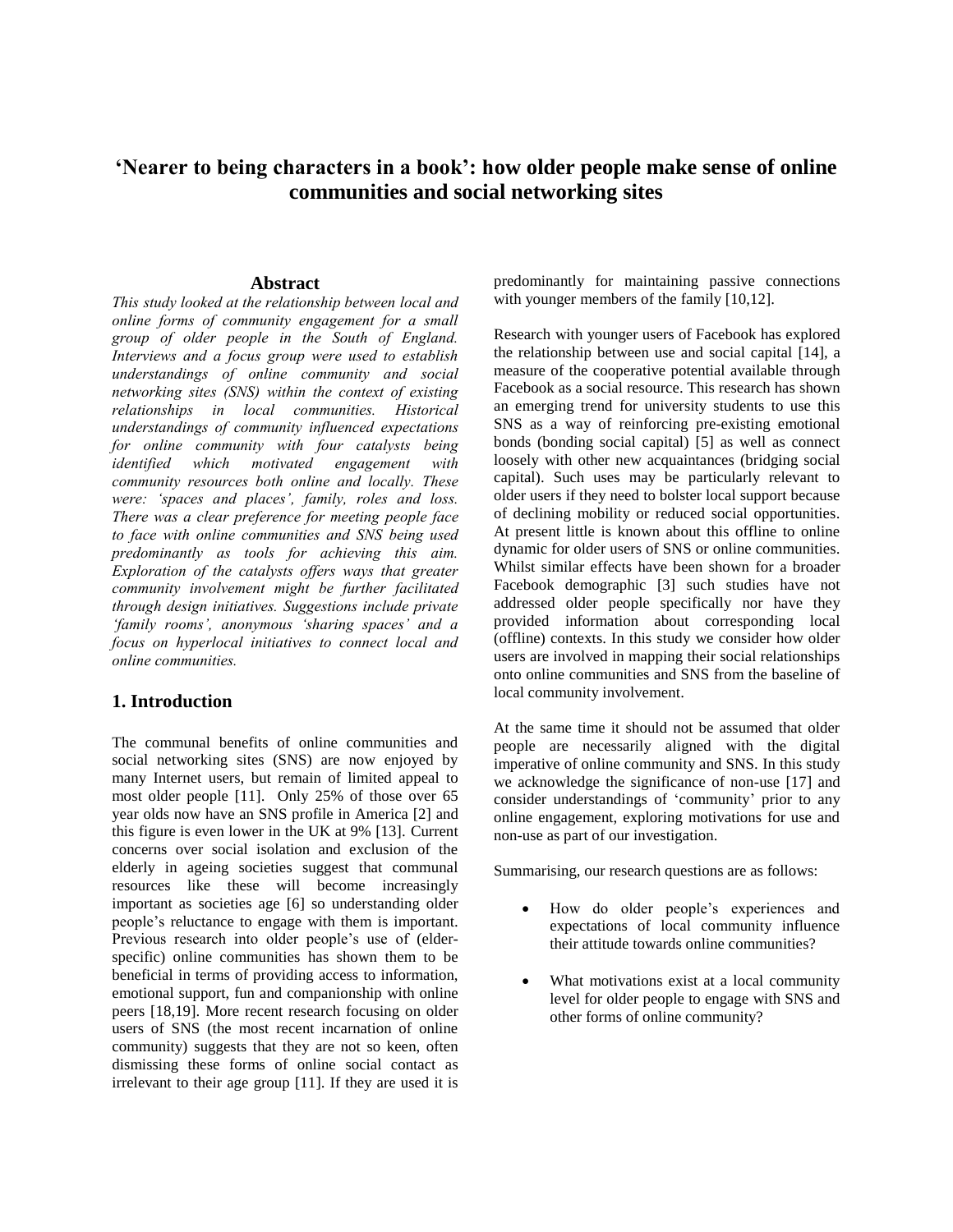# **2. Methods**

This qualitative study sought to capture the experiences, motivations and preferences of a small group of older people with respect to SNS and online community, all of whom were living in the Meridian area on the south coast of England. A participatory approach was employed throughout, involving and consulting participants and community groups as part of the research process. Participants of retirement age were recruited through three different elder-specific community portals with a view to accessing participants with a diverse range of online and local community experiences. A deliberate attempt was made to recruit older participants with varying degrees of engagement with online community/SNS as well as those who had no online involvement at all. The community portals chosen included a local community organisation, a local computer club and an elderspecific online community based in the UK called DropBy. An initial survey with 43 respondents was used to identify a suitably diverse sample and this led on to fifteen individual interviews and a focus group. The final interviewees lived independently in their own homes and were aged between 65 to 87 years with a mean age of 73.4 years. There were nine women and six men. The semi-structured interviews took place in participants' homes and lasted approximately forty five minutes.

Analysis of interviews was conducted using an inductive process of thematic analysis. From this participants' understandings of 'community' and online community were ascertained and four 'catalysts' were identified which are used to explain underlying motivations for community engagement both locally and online. Participants' understandings of 'community' are first considered in order to address the first research question and then the four catalysts are used to frame a response to the second research question.

# **3. Findings**

Our study was designed to investigate two key questions around understandings of 'community' and ongoing motivations for online and local community engagement. Here we address these questions directly using direct quotes from our participants to illustrate particular points. In order to protect participant confidentiality no real names are used.

### **3.1. Understandings of Community**

For most of those interviewed, the blueprint for community had its roots in the family, with a suggestion that "real" community could only occur through extended family connections in a particular geographical location. This understanding was mostly historical and came through in childhood memories like Joanne's,

"being brought up in a small village, the sense of community there is tremendous actually and it can't be compared, I haven't been able to compare that with anything else, not really. Living there I had a huge family, I had cousins, six, seven cousins, you know, that sort of thing. But beside that one knew – and I was only a child and I felt I belonged there and I still feel that is where I really belong"

A significant part of this community feeling had been the experience of 'being known'. In childhood this had meant whole families knowing one another in a particular street or village. Now this was less common with family members often living some distance from one another in different areas of the country or abroad. None the less the possibility of 'being known' remained an important aspect of community feeling in the present. Two particular ingredients were seen as key to this: the opportunity to physically meet up with other people and there being a suitable number of people present. Physically meeting up and talking to people face to face was seen as an intrinsic part of generating a community feeling as Daphne explained in simple terms,

"community is where people meet up and socialise"

Despite the geographical dispersion of families all our participants were keen to emphasise the importance of this for maintaining family bonds. The same was true for involvement with local community groups. Community feeling was also seen as dependent upon a critical number of people being present in a particular place, as Carl explained,

"to me community it's gotta be small, it's containable"

The actual number was difficult to pin down but it was felt that having too many people could easily destroy feelings of belonging to a group. Overall our participants believed that their experience of community had changed irrevocably during their lifetimes (particularly with regards to family relocations) and would never return to the way it had been in the past. Perhaps understandably their views on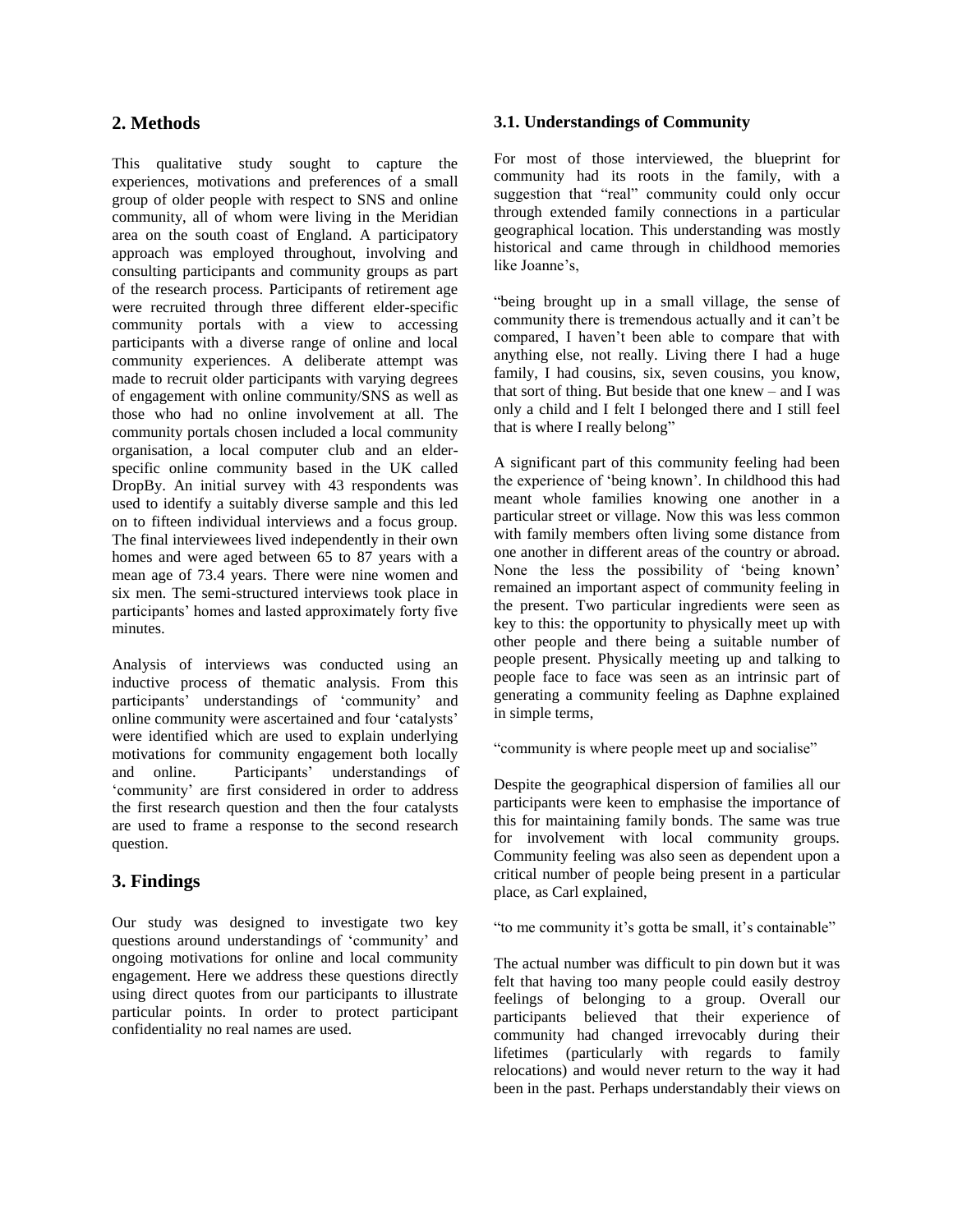community generally left them unconvinced about the possibilities for online community. The reasons given for this were that the Internet was too impersonal a medium for social contact to be emotionally satisfying. Given their emphasis on face to face meeting this was unsurprising. Some went as far as to say that onlineonly relationships were slightly unreal.

"They are nearer to being characters in a book… in the way that you relate to characters in a book, you relate to characters you know only via the internet" Iris

### **3.2. Catalysts for Community Engagement**

Despite our participants' misgivings about local and online forms of community they were all involved in such endeavours to varying degrees. They maintained a pragmatic approach to everyday life and made use of social opportunities that were available to them. Here we consider what motivated them to engage with community resources and how they mapped local relationships online.

**3.2.1. Spaces and Places.** The nature of different physical and virtual spaces and places have a clear role to play in encouraging or discouraging community engagement. Sharing a geographical location was an obvious precursor to community involvement for this group of older people given their views on 'real' community. Our interviewees discussed many local places that acted as meeting points and catalysts for community engagement on an informal level. Almost all interviewees spoke about the importance of places such as pavements outside homes, parks, bus stops, local shops and doctors' surgeries in making connections with local people. In these places there was no guarantee of shared interests, but a likelihood of a shared experience of the physical neighbourhood and the routines associated with daily living in a certain place. As Iris explains in relation to her shopping excursions to the local shops,

"I may bump into one or two people I know but it's not very often these days. I think it depends on the time that we go shopping because I vary it, sometimes I go in the morning and sometimes I go in the afternoon but I do bump into some of the people I know and we stop and have a chat"

These places allow people to come together for the implicit sharing of life experience without an expectation of an enduring emotional connection and often formed the basis of 'being known' in a local community. In some cases these local spaces were a

source of lasting friendships. In describing some of the important people in his life Bryan said the following,

"a lady and her husband opposite who I pick blackberries for and go and visit. I don't do just that for them. They do things for me and I do things for them, it's a reciprocal thing "

Local community centres were seen by many of our participants as the natural place to go if they wanted to make an explicit effort to meet people and get involved with 'community'. In this context participation focused on formal activities such as art classes or computer clubs with informal conversations taking place over coffee or lunch. Both forms of interaction were seen as important for communal feelings to take root. Many of our interviewees highlighted the importance of shared interests and activities for establishing friendships and community ties. Specific locations and contexts were seen as indicators of the likelihood of finding people who shared these things. Again the shared activity (such as classes) acted as a safe way of allowing the possibility of friendships to develop without there being pressure if this did not happen.

Some participants had also experienced community engagement through virtual spaces and places, including forums and SNS. Here the nature of shared space was defined differently, in terms of ideas and computer-mediated activities rather than the physicality of a setting. For some a shared focus of discussion was a sufficient motivation for online community engagement. Three of the men in our study engaged with Twitter for news, politics and current affairs. One of these men Carl was also a regular contributor and reader of the social news site Reddit, which he visited every day with the view that,

"there's a lot more like minded people online, especially on Reddit"

For other interviewees it was a shared interest in game playing that motivated them to engage with community online. Three of our female interviewees played social games through Facebook including online versions of Bingo and Scrabble. These games encourage social interaction to take place alongside gameplay using a separate text-based chat window. This allowed informal connections to develop alongside the game. Usually these games were played with people they already knew locally but not always. Marie played Bingo in a 'public room' and had developed a lasting friendship with someone that she had met whilst playing there. This developed into regular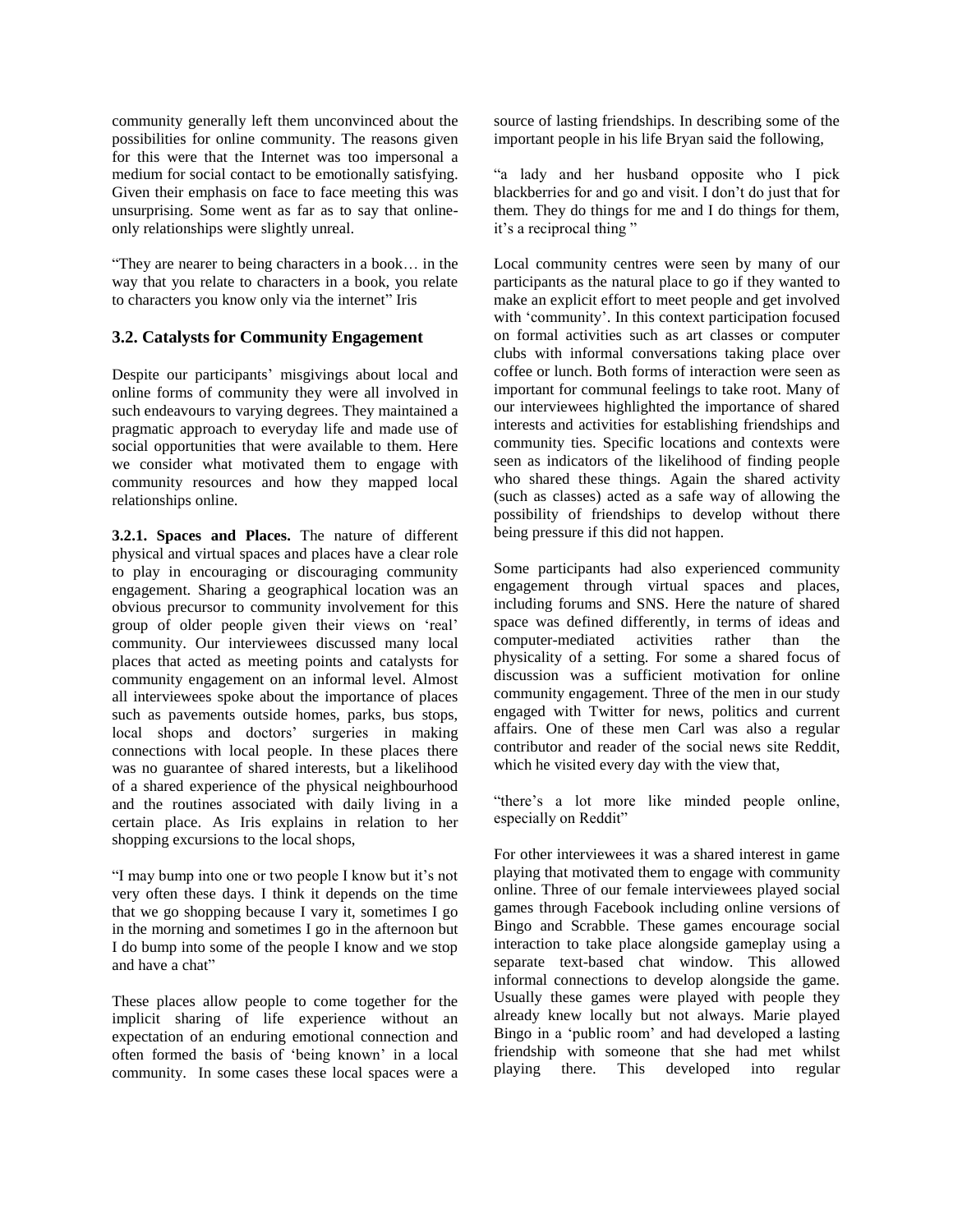conversations via email with them meeting in person some months later.

In other cases gregariousness and enjoyable social interaction were all that was needed to frame the online space. This was particularly true of those involved with elder-specific online communities like DropBy. Daphne had developed a strong sense of belonging to a particular group of users that she had met on such forums. This group was made up of around 16 people who had first met on other forums some years earlier and had persisted as a group despite having to migrate to different sites a number of times. Interestingly Daphne described them as her 'local' forum even though its members were from all over the UK and abroad.

"Yeah, local online. Yeah, I shouldn't really use the word local should I really…they're scattered all over the country, because one of them's in Spain, he lives in Spain, but I don't, when I'm talking to it, I don't look at it that they're all over the country, we're just, sort of in a room together if you like…I think that I can honestly say that I'm closer to them than what I am my family" Daphne

What was interesting here was the way that the emotional closeness of the group members had been translated by Daphne into a physical closeness. This was unusual amongst our participants who were usually keen to transcend the online to local divide and meet people in person as much as possible and transform these online connections into 'real' ones. Daphne was also keen to meet these people in person but her chronic illness made travelling very difficult.

All of our interviewees who had joined DropBy did so in the hope of making or sustaining local connections. They expressed disappointment that other members of the community were so far away and indicated that they had hoped to make contact with more local people. Similarly much of the activity through Facebook extended local connections by engaging in interactions relating to real world spaces and places. Sometimes this was also set up as an online bridge to connect with local people online such as the Facebook group set up by Bryan for the film club that he ran at the local community centre.

**3.2.2. Family.** Family acted as an important conduit to community engagement both locally and online with family ties being the focus of everyday life for most of our interviewees irrespective of their geographical location. Those who were particularly active in their local communities were often physically and emotionally close to their immediate family, seeing them regularly and being involved in their day to day lives. This on-going contact provided opportunities for informal meetings with other local people who were friends and acquaintances of younger family members. Here Janet explains what happened when she moved to Newhaven to help support her grandchildren,

"I didn't like Newhaven, I didn't feel I belonged to it at all, it was only the children, and as a result of that all my acquaintances, friends like those two there, are my daughter's friends, not mine"

Regular contact with younger family provided more formal opportunities for community involvement through school and sports club activities. Family relationships were also at the core of engagement with SNS in the guise of Facebook. The preferences of family members with regards to particular communication technologies (e.g. mobile phones, texting, email, Skype, Facebook, etc.) were a strong motivating influence, determining the ongoing social practices of the family.

"I do email people. I thought, when I first got my laptop, this will be good to keep in touch with my family, but they don't really email. The younger ones do Facebook, even the older ones, one of my sons don't do Facebook, they don't do email, he doesn't phone either. I do think about Skype, maybe I could do that, but then again, if they're not doing it. If they're not going to be doing it, what's the point in me doing it?" Betty

Those with a close emotional connection to their family (irrespective of physical distance) were likely to use family-preferred routes for maintaining such connections, often taking the lead from younger members of the family. To this end many of our interviewees (twelve out of the fifteen) had joined Facebook in order to keep abreast of events in the lives of their younger family. For some interviewees this Facebook involvement was a predominantly passive viewing of family posts without comment, constituting a benevolent observation of their online lives as described by Betty,

"I am on Facebook. It's purely on the basis of seeing what my family are doing"

Engagement with Facebook was often accompanied by a sense of distaste at the triviality of exchanges and an awkwardness at 'overhearing' their family's private conversations in this public arena. Four interviewees specifically mentioned concern at seeing conversations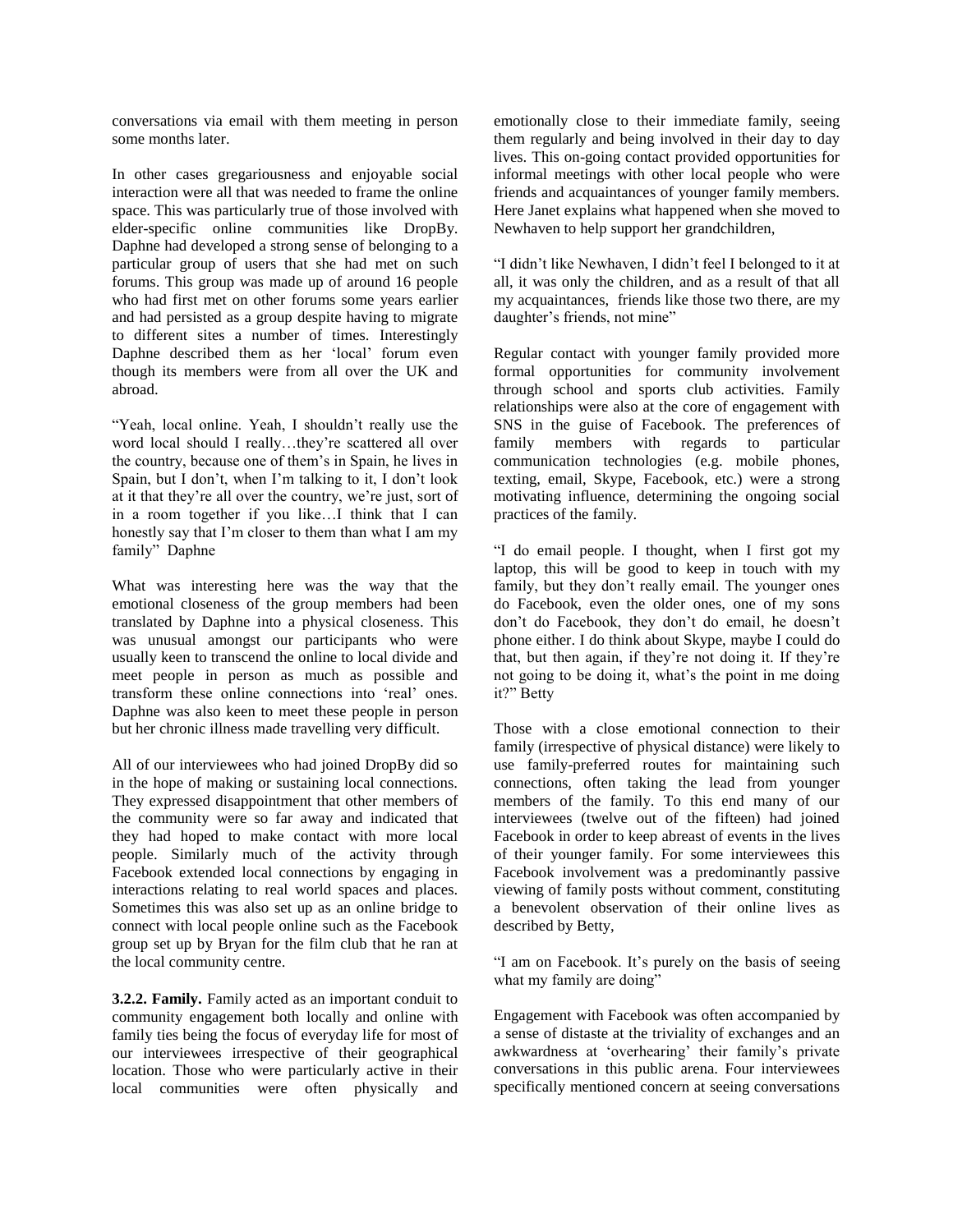involving their grandchildren that they felt they were not meant to see. Viewing Facebook rarely translated into active engagement with family or others in this online space and family posts of significance were more likely to prompt direct personal contact with that family member through an alternative (more private) means which usually meant the telephone.

Five of our participants had started to use Facebook in a more 'active' way, by posting their own content to the site. Three of these individuals had close relationships with family living nearby and used Facebook to augment their family and local community involvement. Facebook allowed them to maintain their family connections with a degree of independence, providing ways of expressing their family involvement without having to always be physically present. It also offered ways of extending their social network by getting to know the friends of their family before meeting them in person.

Family ties were not always central to these older people's lives and other social motivations did exist which were equally important. Indeed some of our interviewees had quite weak connections to their family and did not rely on them at all for a sense of ongoing involvement in life. Relationships beyond the family were sometimes perceived as peripheral but clearly had a part to play in maintaining the shape of everyday life, often taking place with peers and focused on shared regular activities and light-hearted companionship. This same emphasis was expressed in relation to local and online forms of community.

Communal activities and group membership with peers were important as they provided opportunities for shared meaningful activity and a source of regular companionship and the opportunity to make new friends. These relationships enabled a degree of independence from family allowing them to maintain their own sense of identity in the face of life changes. All of our interviewees were involved in group activities with their peers in one way or another and the nature of these groups was diverse. Overall there was an emphasis on shared endeavour but also fun and light-hearted companionship. There was an openness to meeting new people and starting new friendships.

Those of our participants who were online also took part in online communities. Their involvement with these communities was sometimes purely virtual, taking place through the 'open' global forums of the Internet which support anonymous participation; places like Twitter, Reddit and eBay where common interests are shared with other Internet users of all ages. Equally

online communities were used to bridge the online and local worlds and make personal contact with peers for companionship and as sources of new friendship. The elder-specific online community, DropBy, was used in this way.

**3.2.3. Roles.** Roles are clearly important in terms of maintaining an ongoing sense of identity and purpose for older people post-retirement. All of our participants had taken on roles within local community groups<sup>1</sup> like residents' associations, community centres, church and faith groups, children's after school groups, local charities, exercise classes, bowling clubs, art, knitting, tailoring, computing, lunch and travel groups. Many had assumed quite active roles in these groups such as trustee, treasurer, organiser, administrator, teacher or general helper as well as engaging as a user or beneficiary of other groups. Some of these roles also informed and motivated engagement with online communities.

Many of our participants assumed roles that made use of skills they had gained during their working lives such as Peggy's accounting skills for her role as treasurer or Ben's skills in computing and teaching for running the computer club. In other cases the volunteering roles made use of more general skills such as Peggy's driving for 'meals on wheels' or Marie's selling refreshments and making tea at her grandchildren's football club. What can be seen as common to all these roles is the importance of being able to make a useful contribution and to 'give something back' to their local communities. A number of our participants spoke in particular about the importance of feeling needed, and knowing that they made a contribution that no-one else could.

Whilst our participants might assume responsible roles in relation to certain community groups they were also quite happy to be users of other clubs, services or community centres. This ability to have varying degrees of responsibility in relation to voluntary roles was another feature of these older people's community engagement. This gave them flexibility in terms of how much they committed themselves to such roles over time, depending on availability and mobility. What may have started as a very active role in a community group would likely transform over the years into that of a passive user.

In comparison to the multitude of explicit local community roles, online communities and SNS did not

 $\overline{a}$ 

<sup>&</sup>lt;sup>1</sup> This also represents a bias in our sample which was accessed via various community group memberships.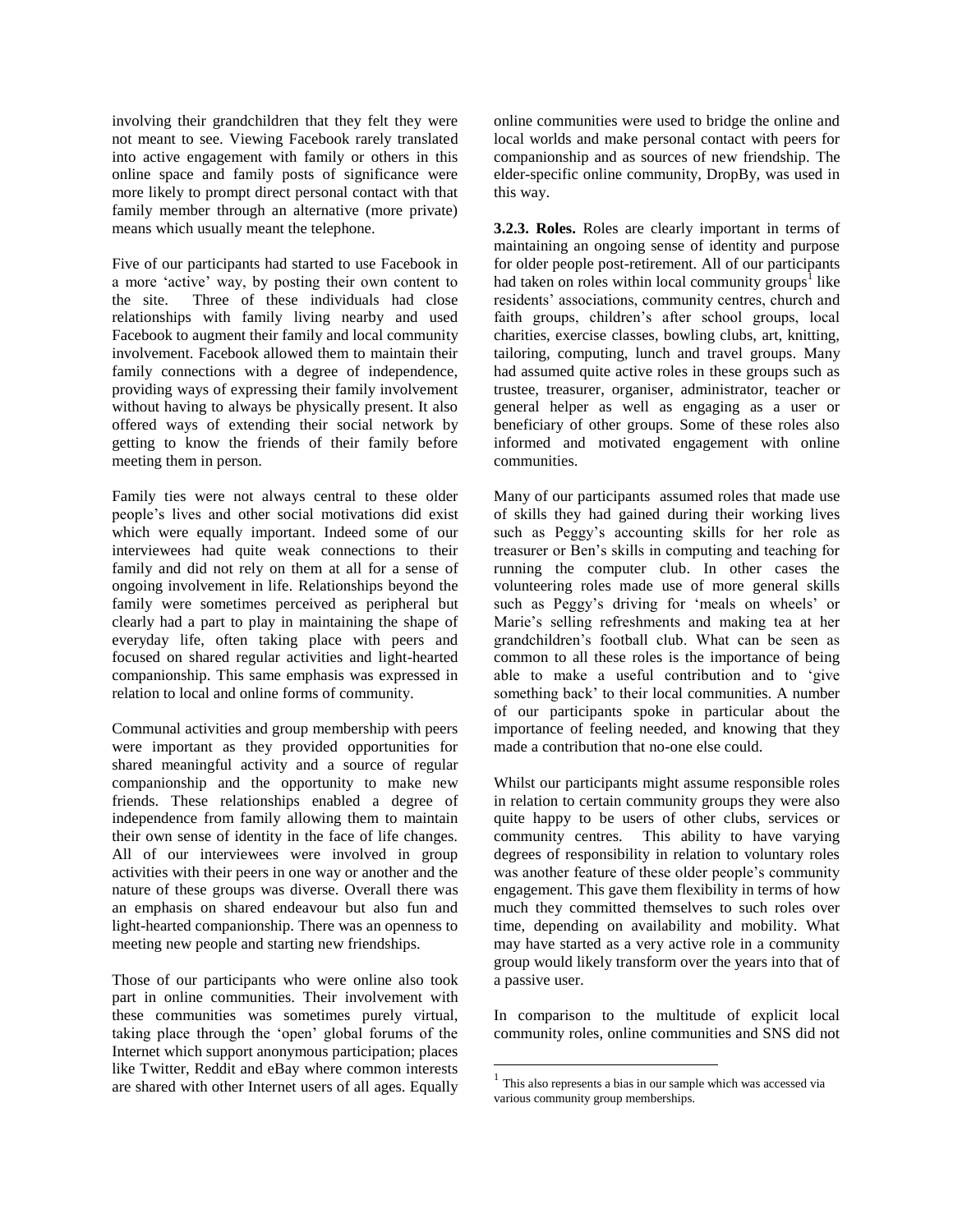offer our interviewees such well-defined roles. The only 'official' roles assumed online were those which extended local community responsibilities through the creation and administration of online groups. This practice was evident through the use of email lists, Facebook groups and groups within DropBy. Generally speaking online roles were more implicit than this, emerging as a result of stances taken during online interactions. The most common social role taken within SNS (Facebook) was that of the passive observer, as described here,

"I'm on Facebook, because my grandson can put his pictures on there, and his girlfriend can" Larry

Beyond this passive stance six of our interviewees had established roles based on fun and light-hearted engagement, posting jokes and humorous videos to online communities and playing word games with others through Facebook.

"I post stuff that I like you know…my basic aim in going online is, going anywhere, is to either be amused or to learn something so the other website that I probably spend more time on than DropBy is Reddit " Carl

The online roles of sharer, humorist and game player were emergent and implicit arising as a personal interpretation of online communities and SNS. There were very few formal roles within SNS and online communities. These social sites typically cater for the users or beneficiaries of the service without promoting specific roles that members can engage in. Using Facebook for instance does not involve any kind of stated role as part of community membership. Nor do elder specific online communities expect roles to be assumed as part of a member's enrolment or participation.

A few explicit roles did exist, such as moderators of online peer groups. Moderation was intended to ensure privacy and safety for group members. Here all new members were actively engaged in conversation from the beginning in order to assess their authenticity as prospective members and to make them feel welcome. Informal roles also emerged, such as being part of a 'welcoming committee' for new members, with other members joining in this activity. We saw similar behaviour with members of the Newhaven computer club but translating this behaviour directly from a local context to an online one appeared to be problematic. This behaviour was sometimes interpreted as unusual by some our interviewees who perceived it as an unexpected form of gatekeeping.

**3.2.4. Loss.** Loss is an inherent aspect of the ageing experience and present in the lives of all of our participants. It was perhaps most poignantly experienced through bereavement with the death of a spouse or close friend but other forms of loss were also apparent. The loss of significant roles in life and failing health and mobility were also common experiences in retirement which challenged individual autonomy and forced a reassessment of social relationships. The challenge of loss was often countered by greater involvement with community groups and activities particular those involving one's peers.

This affected the women in our study more than the men with five of our nine female participants having lost their husbands and none of the men having suffered similar bereavements. This caused these women to reflect upon having previously adopted a slightly insular life with their spouse, and a sense of not needing anyone else while they had each other. This had led to feelings of isolation after the loss of their spouse, and an eventual need to reach out and build new relationships with peers.

Loss was often accompanied by a heightened sense of loneliness and a feeling that the home was no longer a place of comfort in the same way it had been before. Some of those interviewed said that there was a point when they found being at home alone unbearable and had to get out and find somewhere else to be as Joanne explains,

"my husband died three years ago and I'd looked after him for a couple of years so I was more or less isolated at that time and I realised that I didn't want to stay at home and there are quite a number of ladies who have that; they don't like staying at home alone"

Involvement with community groups and activities helped assuage these feelings of loneliness and provided a new sense of purpose in life. Community groups and activities particularly those involving peers provided a degree of companionship and understanding which was not always possible elsewhere (even from family members). It was felt that sharing the experience of loss was sometimes easier with another older person who was more likely to have experienced similar losses as Larry explains,

"it is such a benefit, when your partner dies, and you can, if you want to, you can go down the bowls club, and see your friends, and they'll all help you over this, because most of them have been through it"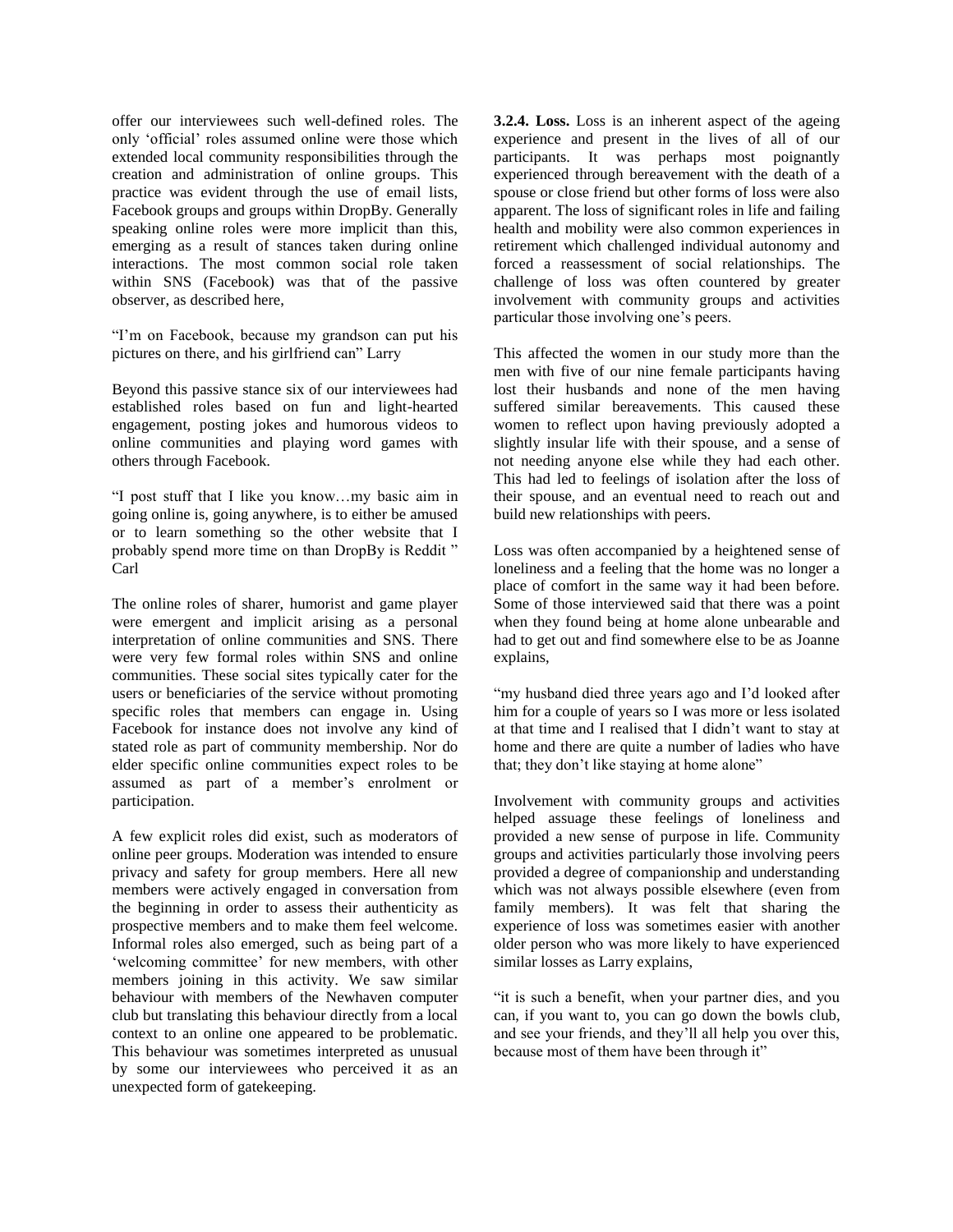Online community had a role to play here in connecting those with similar experiences of loss and allowing them to share the difficult emotions involved. Although less common, this same need for companionship and understanding was met through engagement with online communities. Daphne explains how she made a new friend through this kind of an online connection,

"I met her about four years ago on a widows forum. We both recently lost our husband and we just seemed to click somehow and we speak practically every day which is nice. It's just a shame that she's so far away" Daphne

Online forums are particularly useful when mobility or the lack of a local peer network are an issue. Those that specifically focus on bereavement make possible the job of sharing difficult emotions with others in a similar predicament.

Whilst not common, online community did have a part to play for two of our interviewees in helping them to deal with their loss by providing opportunities to share difficult emotions in sympathetic online forums. The physical presence of local community was more important in terms providing opportunities for shared meaningful activity rather than an overt sharing of emotion. Here SNS and online communities were used to establish new local community connections through the Internet but with an emphasis on face to face meeting as an ultimate objective.

#### **4. Discussion**

Online communities and SNS may have a part to play in helping older people maintain their community presence and avoid social isolation and loneliness. This study has shown the everyday significance of 'community' in older people's lives and has drawn out some of the reasons why they may choose to enlist online resources to support a feeling of community or not. Older people's appreciation of 'real' community comes from a time when shared geographical location and the presence of extended family were more common. Translating this into contemporary society found our group of older people showing a clear preference for meeting people face to face rather than online but an awareness that the Internet was already changing the social landscape. Engagement with online communities and SNS was still appreciated by our online participants but a sense of impersonal unreality remained which was sometimes difficult for them to resolve. This was particularly so when mobility was an issue and online family and friends were some distance

away (as with Deidre's online 'local' forum). Face to face meetings were seen as an important (and often necessary) compliment to online interaction and our participants went to great lengths to meet face to face with online acquaintances. Our participants' use of Facebook appeared to show some similarities with student use in terms of supporting existing emotional bonds with family (bonding social capital) and to a lesser degree making new connections (bridging social capital) [5]. Elder specific online communities were more likely to provide this latter form of social capital. There were also important differences with younger users. Facebook connections with family were largely passive with our participants rarely interacting with family online. This questions any amplification effect on social capital beyond that which could be achieved through other passive media such as postcards or letters. In addition our older participants were keen to manage the gulf between bridging and bonding capital through face to face meeting as we saw with Marie's online Bingo friend. This perhaps suggests a greater expectation of intimacy from older users although further research would be needed to say for sure.

Our research also suggests that a better understanding of the four catalysts identified (family, roles, loss, spaces and places) is important if we are to provide better online support for older people within online communities and SNS. Here we reflect upon how the potential of these catalysts might best be tapped by future design of online communities/SNS.

# **4.1. Family friendly SNS**

There are aspects of the design, administration and culture of SNS that do not encourage older people to actively engage with them and exclude them from family interactions that take place there. In particular the general lack of privacy and the triviality of public exchanges within Facebook were problematic for most of our participants. The general blurring of public/private boundaries and the expectations of personal disclosure within Facebook (and SNS) culture acted to negate family exchanges for many of our participants. Online spaces which supported a clear transition from public to private interactions were more conducive to growing intimacy (e.g. chat windows in Facebook games) and should be provided and made more accessible in SNS. The addition of a 'family room' to Facebook functionality would be of great benefit to older users where privacy could be ensured amongst family members.

Conversely public anonymity was seen as a beneficial aspect of the Internet that was missing from more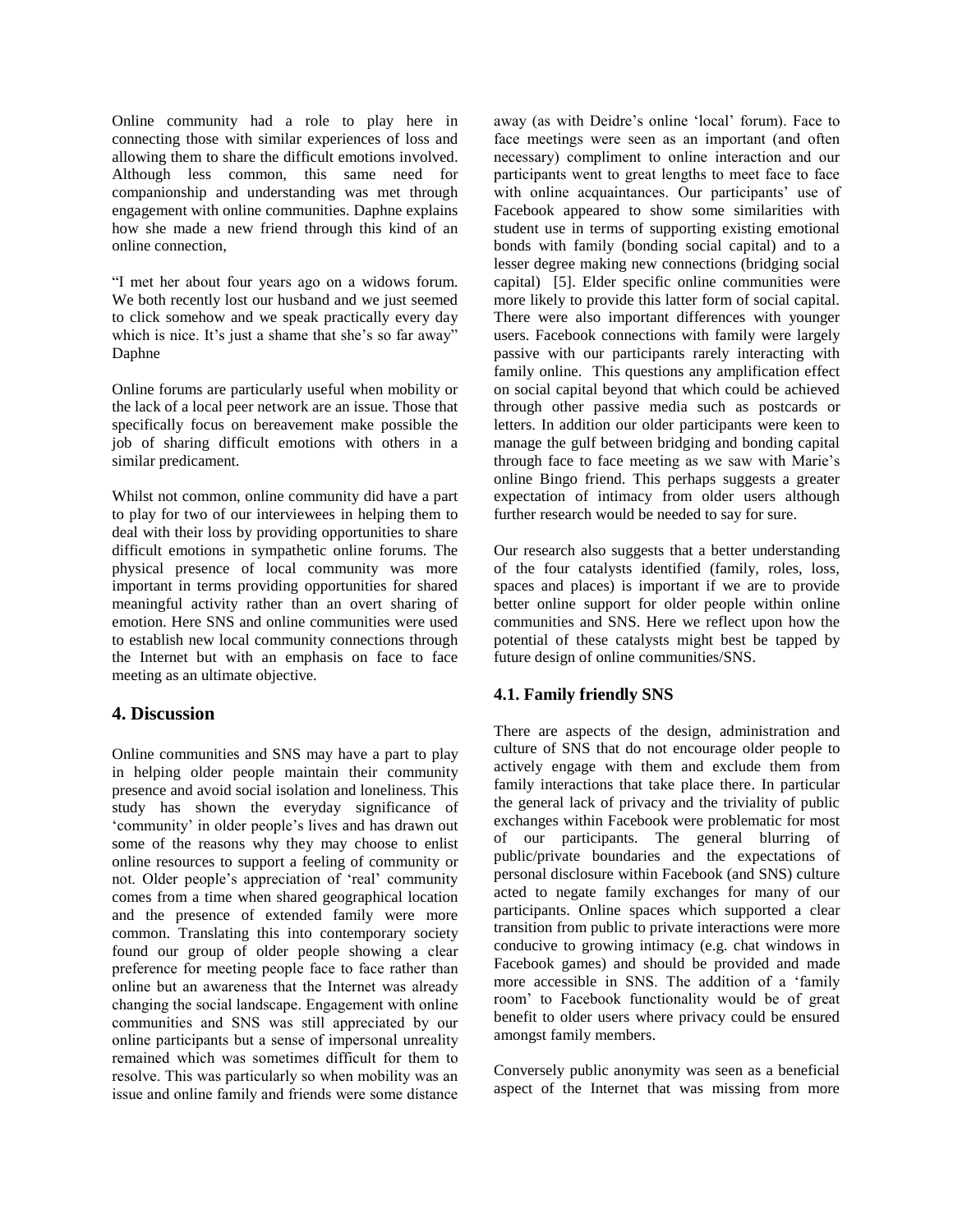closed environments like DropBy. The disinhibition associated with anonymous online interaction [1,15] can allow emotions to be expressed in ways that may not happen with existing family and friends. The establishment of an anonymous 'sharing space' would be particularly important for those wishing to share the difficult emotions of loss that accompany ageing particularly bereavement.

### **4.2. Online roles**

Most SNS and online communities do not encourage people to identify themselves through specific roles which can discourage older people's prolonged engagement. The significance of social roles in retirement has long been acknowledged as a significant part of healthy ageing [8] and underpins a great deal of government policy aimed at the older generation [16]. Roles were shown to motivate local community involvement by providing structured activity and a renewed sense of identity and purpose post retirement. There are few similar formal roles that exist within SNS and online communities and establishing these may be an important way of easing older people's integration into online communities. Such roles would have to support their active contribution to the community and make use of existing skills and experience.

Roles tend to emerge more implicitly online like the 'answer person' in a discussion forum [7]. In this study implicit roles emerged in the form of family observer as well as sharer, humorist and game player to the broader Internet audience. Some of these could form the basis of more formal roles within SNS and online communities as curators of family memories/genealogists, moderators of online discussions or online tournament organisers. The more explicit development of such roles could lead to greater engagement by some older users.

# **4.3. Limiting online group size and 'being known'**

It was clear from our participants' accounts that group size was very important with regards to establishing a feeling of community. A number of our participants noted that when a community group got over a certain size something fundamentally changed for the worse. This emphasises the importance of 'being known' within a community where everybody is aware of everybody else's presence and knows their own particular qualities and skills. There are clearly limits to how many people can be known in this way and the feeling of 'togetherness' is therefore limited by the

number of community members. This same principle seemed to reassert itself online with Daphne maintaining her 'local' online group feeling with sixteen others whilst many others expressed a lack of community feeling in relation to large communities like Reddit or Facebook. SNS by definition encourages a porous notion of community where the boundaries of friendship and family are blurred. Friends of friends and tangential group affiliations are all incorporated into representations of the group consciousness (e.g. Facebook timelines and Twitter feeds). This makes it impossible to have a feeling of knowing and 'being known' by all present. If SNS and online communities are to encourage older users' engagement they must first provide ways of restricting group membership appropriately and offer transparency with regards to who is privy to their online interactions.

# **4.4. Hyper-local initiatives**

Access to local, face to face social interaction was still the litmus test for online community for our group of older people, mostly reinforcing local bonds and resulting in actual meetings. We found our participants using Facebook and DropBy as tools for maintaining and exploring local connections with disappointment being expressed by some interviewees that DropBy did not have as many local members as they had expected. We would suggest that this emphasis on hyperlocal [9] uses of social media is something that could be explored further with the older generation through the design of community initiatives which make use of the Internet to support local community interactions. Indeed DropBy itself is an online community that has started to pursue this approach by organising local lunch events for community members who live in a particular geographical location. Such local/online initiatives should be explored in further research.

# **5. Conclusions**

SNS and other forms of online community have potential for ameliorating social isolation and loneliness amongst older people. In this study we have shown how some older users are making use of these opportunities to maintain their connections with family and friends as well as interact with strangers and develop new friendships. However it was clear that expressions of online community were still seen as impersonal and unreal unless accompanied by some face to face interaction. The four catalysts ('spaces and places', family, roles and loss) highlight aspects of everyday life that continue to motivate community engagement and that need to be addressed in order to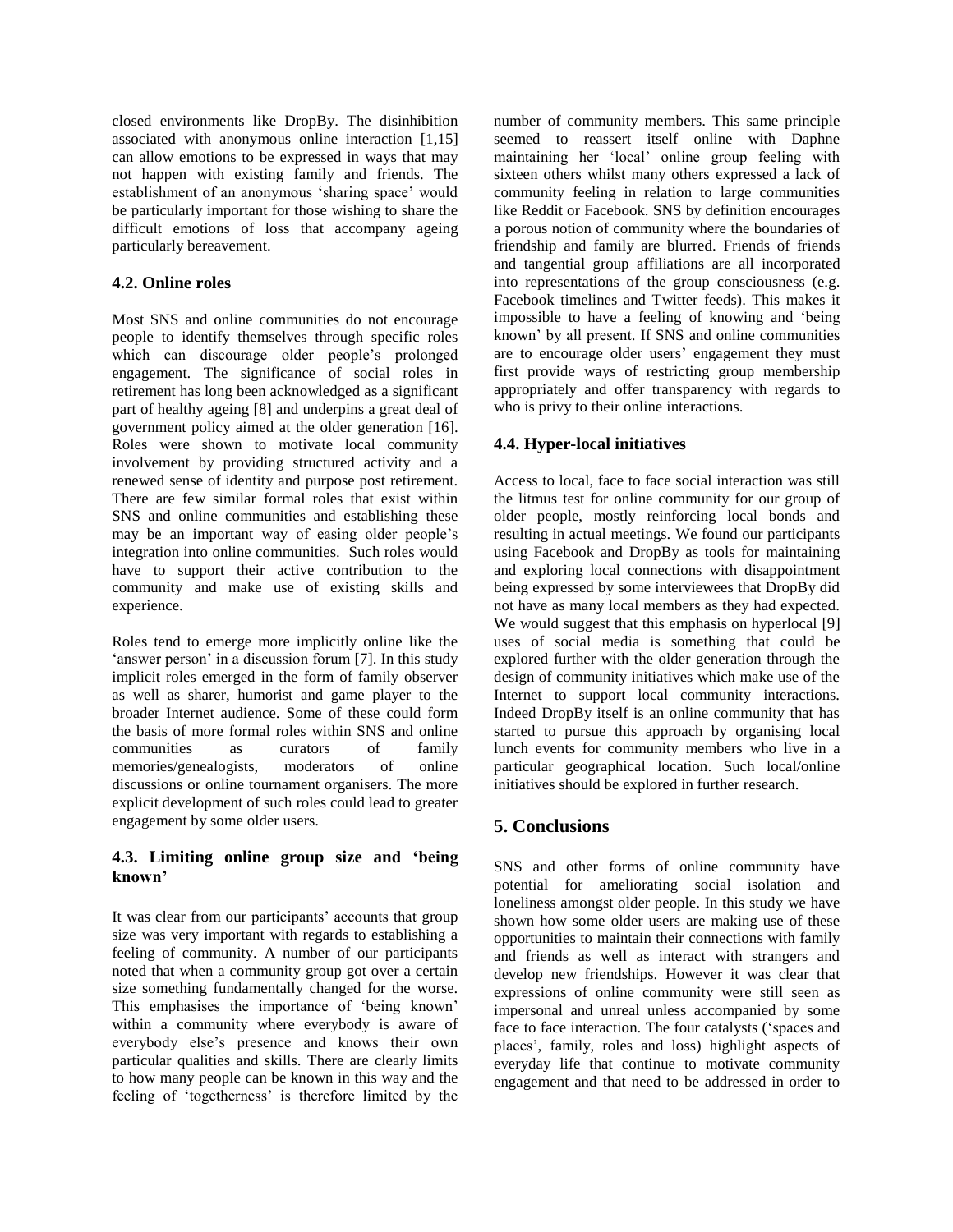create online communities that are more appropriate and interesting to older users. They invite a revised approach to online community which accommodates different understandings of community and norms of privacy. In this paper we have proposed a number of design interventions based upon our four catalysts which are intended to promote greater engagement within online community by older users.

In addition we acknowledge the concerns of our participants in relation to the 'digital imperative' that pervades post-industrial societies. For almost all of our interviewees there was clear resistance towards the online-only or "digital by default" [4] trends that exist in public discourse and emerging social norms. It should not be assumed that online community can by itself solve the problems of social isolation and loneliness amongst older people. As our participants reminded us it is the human aspect of community that is the resource rather than the technologies through which this is accessed.

#### **6. Acknowledgments**

We would like to thank all of our participants for taking part in the research particularly those from the Meridian Mature Citizen's Forum. We would also like to thank Kate Davies (MMCF), Bill Kocher (MMCF) and Mary Baker (DropBy) for their support in facilitating access to their members. This pilot study was funded by the RCUK Digital Economy Communities & Culture Network+.

#### **7. References**

[1] Barak, A., Boniel-Nissim, M., & Suler, J., Fostering empowerment in online support groups. *Computers in Human Behavior*, *24*(5), 2008, 1867-1883.

[2] Brenner, J. and Smith, A., *72% of Online Adults are Social Networking Site Users*. Pew Internet and American Life Project, August 5, 2013. Available at: http://pewinternet.org/~/media//Files/Reports/2013/PIP\_Soci al\_networking\_sites\_update\_PDF.pdf [Accessed May 8, 2014].

[3] Burke, M., Marlow, C., & Lento, T. Social network activity and social well-being. In Proceedings of CHI 2010, ACM, 2010, pp.1902-1912.

[4] Cabinet Office, Government Digital Strategy, 2012. Available at: http://bit.ly/1guOabh [Accessed 10th February, 2014]

[5] Ellison, N. B., Steinfeld, C., & Lampe, C., The benefits of Facebook ''Friends:'' Social capital and college students' use

of online social network sites. Journal of Computer-Mediated Communication, 12(4), 2007, article 1.

[6] European Commission, European i2010 initiative on e-Inclusion"To be part of the information society", 2007. http://ec.europa.eu/information\_society/activities/einclusion/ docs/i2010\_initiative/comm\_native\_com\_2007\_0694\_f\_en\_a cte.pdf [Accessed 20th May 2014]

[7] Gleave, E., Welser, H. T., Lento, T. M., & Smith, M. A., A conceptual and operational definition of 'social role' in online community. HICSS'09. 42nd Hawaii International Conference on InSystem Sciences, IEEE, 2009, pp. 1-11.

[8] Havighurst, R., J. and Albrecht, R., Older People. Longman, London, 1953.

[9] Hu, Y., Farnham, S. D., & Monroy-Hernández, A., Whoo. ly: Facilitating information seeking for hyperlocal communities using social media. In Proceedings of the 2013 ACM annual conference on Human factors in computing systems, 2013, pp. 3481-3490. ACM.

[10] Karimi, A. and Neustaedter, C., My grandma uses facebook: Communication practices of older adults in an age of social media. Technical report, Simon Fraser University, 2011.

[11] Lehtinen, V., Näsänen, J., & Sarvas, R. (2009). A little silly and empty-headed: older adults' understandings of social networking sites. In Proceedings of the 23rd British HCI Group Annual Conference on People and Computers: Celebrating People and Technology, British Computer Society, 2009, pp. 45-54.

[12] Nef, T., Ganea, R. L., Müri, R. M., & Mosimann, U. P., Social networking sites and older users–a systematic review. International psychogeriatrics/IPA, 2013, pp.1-13.

[13] Ofcom, *[Adults' media use and attitudes report 2013.](http://www.google.co.uk/url?sa=t&rct=j&q=&esrc=s&source=web&cd=1&sqi=2&ved=0CC8QFjAA&url=http%3A%2F%2Fstakeholders.ofcom.org.uk%2Fmarket-data-research%2Fmedia-literacy%2Fmedia-lit-research%2Fadults-2013%2F&ei=ZhhUUrOlL8iVhQfD-YHYCg&usg=AFQjCNFk23e2bLpl2KfRWDFw8d__v0P2cw&sig2=qMKIKze3swmdzgpW2KJokw&bvm=bv.53537100,d.d2k&cad=rja)*  OFCOM, April 2013.

[14] Putnam, R. D., *Bowling alone*. Simon and Schuster, 2001.

[15] Selwyn, N., Apart from technology: understanding people's non-use of information and communication technologies in everyday life. Technology in society, 25(1), 2003, pp. 99-116.

[16] Suler, J., The online disinhibition effect. Cyberpsychology & behavior,7(3), 2004, pp.321-326.

[17] World Health Organisation, Active Ageing: A Policy Framework, 2002. Available from: http://whqlibdoc.who.int/hq/2002/WHO\_NMH\_NPH\_02.8.p df [Accessed 10th May, 2014]

[18] Wright K., Computer-mediated social support, older adults, and coping. Journal of Communication 50 (3), 2000, pp.100–18.